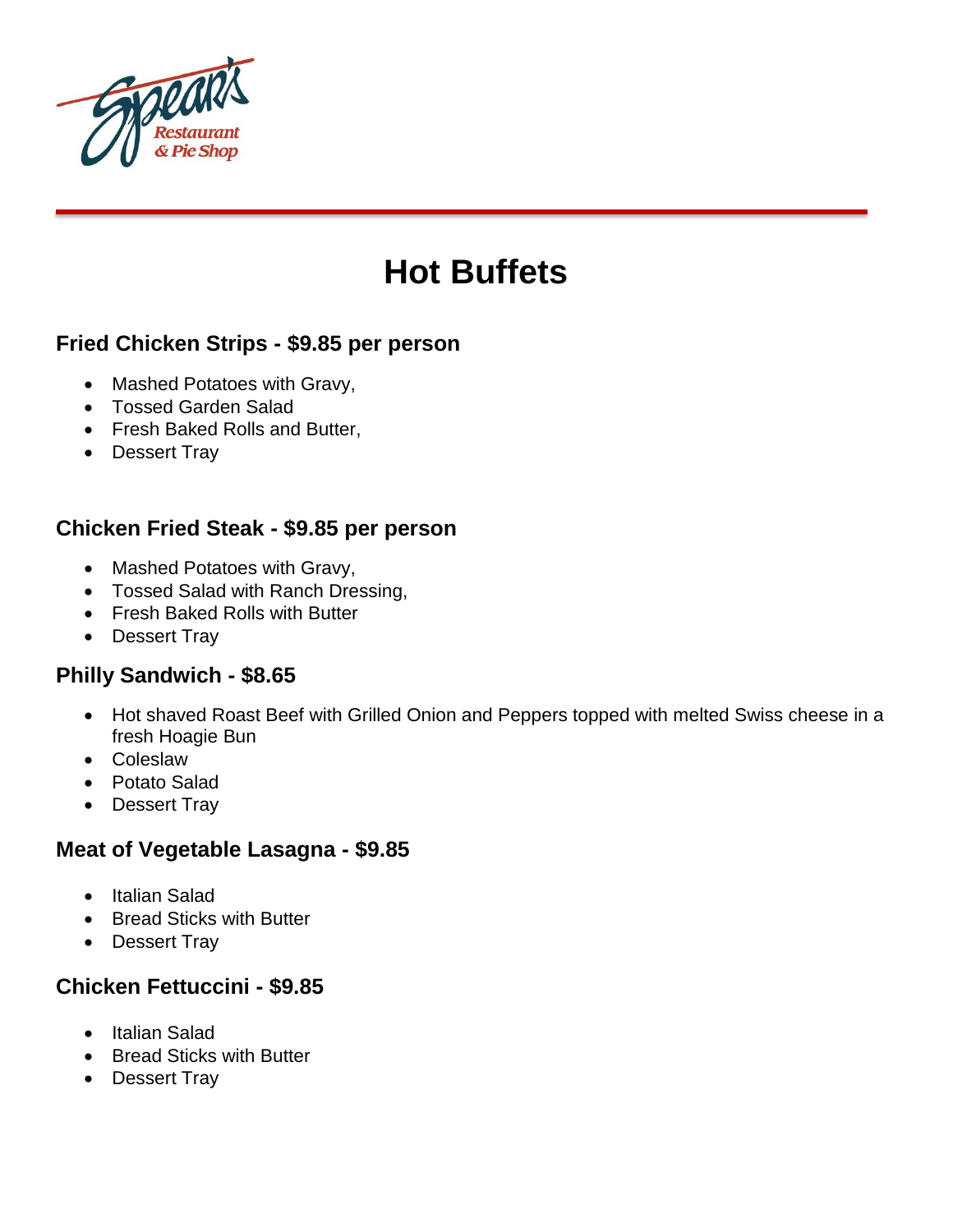# **Sloppy Joes - \$8.75**

- Seasoned Ground Beef on a fresh Sesame Seed bun,
- Potato Chips
- Coleslaw
- Dessert Tray

## **Western BBQ Sandwich - \$8.95**

- Sliced Hickory Smoked Beef Brisket or Smoked Turkey on Sesame Seed Buns
- Ranch-Style Baked Beans
- Potato Salad
- Dessert Trav

## **Roast Beef Au Jus -\$9.85**

- Parsley Buttered Potatoes
- Tossed Garden Salad with Ranch Dressing
- Fresh Baked Rolls with Butter
- Dessert Trav

# **BBQ Beef Brisket -\$9.95**

- Tender Bbq Beef Brisket
- Au Gratin Potatoes
- Tossed Salad with Ranch Dressing
- Fresh Baked Rolls with Butter
- Dessert Tray

#### **Baked Meatloaf - \$9.85**

- Freshly baked Meatloaf
- Mashed Potatoes with Gravy
- Tossed Salad with Ranch Dressing
- Rolls with Butter
- Dessert Tray

## **Chicken Sandwich - \$8.75**

- Fried or Grilled Chicken Breast on a Kaiser Bun
- Home Style Potato Salad
- Creamy Cole Slaw
- Sliced Tomatoes, Dill Pickles and Lettuce
- Dessert Tray

#### **Southern Fried Chicken - \$8.95**

- Crispy and delicious Southern Fried Chicken
- Mashed Potatoes
- Creamy Cole slaw
- Fresh Baked Rolls with Butter
- Dessert Tray